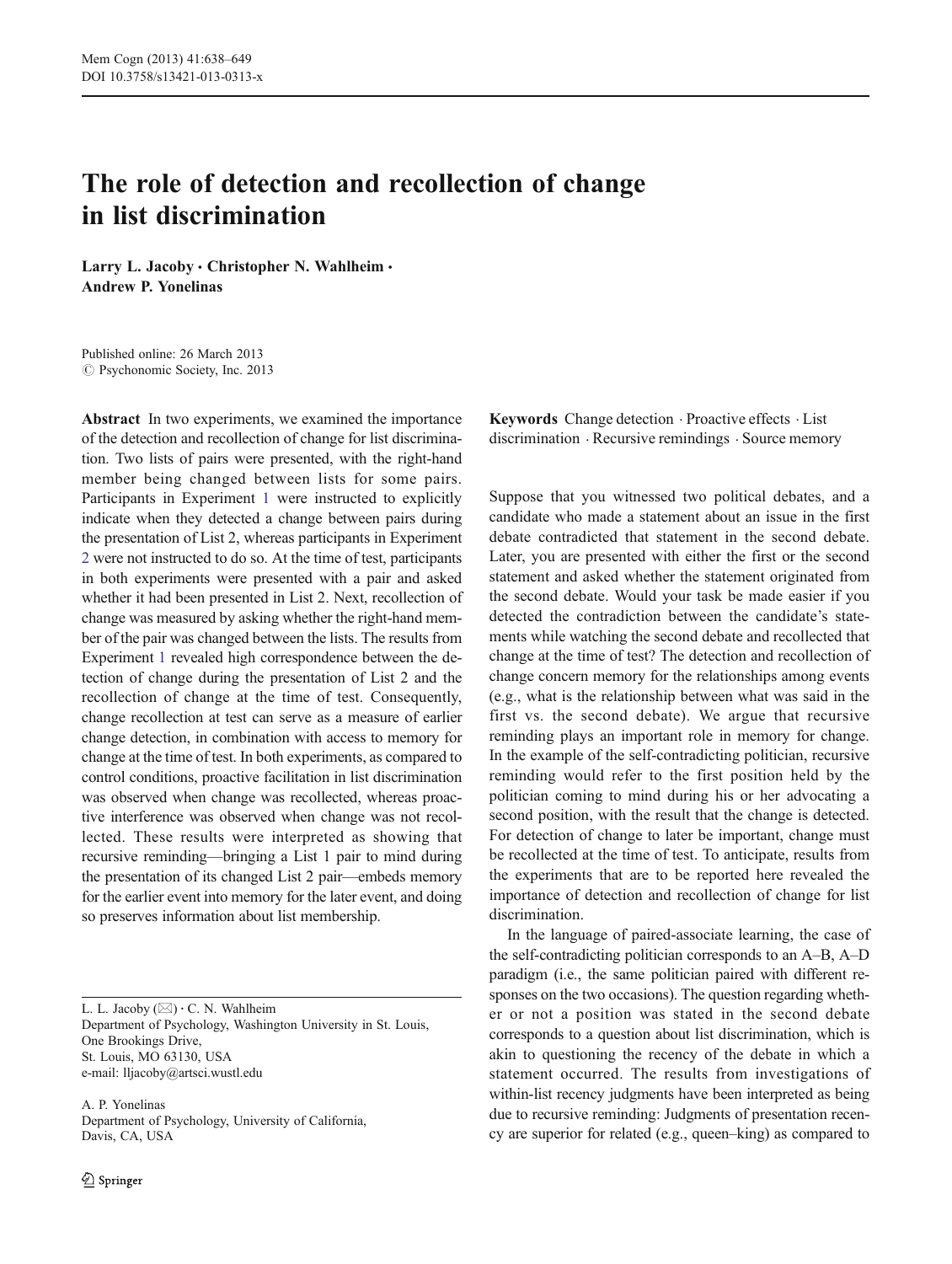<span id="page-1-0"></span>unrelated (e.g., spider–table) words (Hintzman, [2010](#page-11-0); Tzeng & Cotton, [1980;](#page-11-0) Winograd & Soloway, [1985](#page-11-0)). Hintzman (e.g., [2010](#page-11-0)) has argued that reminding results in a recursive representation in which the first-presented member of a related pair is embedded in the memory of the second-presented member, preserving their temporal order. For example, remembering that "king" reminded one of "queen" allows one to be certain that "king" was presented more recently than was "queen."

Jacoby and Wahlheim ([2013](#page-11-0)) provided evidence that detection of the shared category membership of words can be brought under task control by means of a looking-back procedure in which, for one condition, the detection of the relation between items from a pair (e.g., table–couch) that shared category membership was encouraged, and in another condition, detection of the relation between items from a pair was discouraged. The accuracy of recency judgments for presentation of pair members was shown to be increased when the detection of shared category membership was encouraged as compared to discouraged. Additional results revealed that effects on recall of the most recently presented member of a category when given the category label as a cue (e.g., "an article of furniture" as a cue for recall of "couch") paralleled effects on recency judgments. For cued-recall performance, recursive reminding allowed participants to avoid errors, as was shown by the correspondence between errors in recency judgments and intrusion errors in cued recall. These results provided evidence that both recency judgments and cued-recall performance relied on the recollection of recursive reminding.

Wahlheim and Jacoby ([2013\)](#page-11-0) introduced their article with an example of recalling contradictory statements made by a politician that was similar to the one used to begin the present article. In their experiments, participants studied two lists of word pairs that included pairs with the same cue and a changed response (A–B, A–D), as well as control pairs presented exclusively in the second list (A–B, C–D). At test, participants were provided with the left-hand member of pairs as cues for recall of the right-hand member presented in the second list. As will be described later, recollection of change was measured by means of a remindings-report procedure. The results showed that performance on A–D pairs depended on whether or not change was recollected: Proactive facilitation was observed when change was recollected, whereas proactive interference was observed when change was not recollected.

The goal of the present experiments was to show that list discrimination performance parallels cued-recall performance in showing effects of change recollection, as was found for recency judgments and cued-recall performance (Jacoby & Wahlheim, [2013\)](#page-11-0). An account of proactive effects on list discrimination in terms of recollection of change contrasts with earlier accounts that have emphasized the importance of list differentiation. Proactive interference has been described as resulting from competition between responses paired with the same cue word at the time of test (e.g., Postman & Underwood, [1973](#page-11-0)). Winograd [\(1968](#page-11-0)) examined participants' ability to identify the list membership of previously studied items as a means of resolving response competition. The results of his experiments revealed the importance of relative frequency by showing that participants' ability to identify the list from which a tested item originated was poorest when the two lists were presented equally often. This was said to reduce the ability to use differences in memory strength as a basis for list discrimination. A second means of accomplishing list discrimination has been said to rely on associations between words and their list context. Such associations have been described as being an abstract list tag or label that is associated with but not intrinsic to the content of a memory (Anderson & Bower, [1974;](#page-11-0) Murnane, Phelps, & Malmberg, [1999\)](#page-11-0).

Results reported by Wahlheim and Jacoby ([2013](#page-11-0)) suggested that recollection of change serves as a third basis for list discrimination. Recursive reminding provides a basis for later list discrimination by embedding memory for the List 1 response in memory of the List 2 response, and thereby preserving the order in which they occurred. Returning to the example of a self-contradicting politician, if one is reminded of a statement made in a first debate by a contradictory statement made in the second debate, recollection of that reminding preserves the order of the two statements. One can be certain that the contradictory statement occurred during the second debate; otherwise, it could not have brought the earlier statement to mind. Similarly, detection and recollection of a between-list change in the response paired with a cue serves as a basis for list discrimination.

In the present experiments, we investigated the effects of the detection and recollection of change on subsequent list discrimination by employing a within-subjects manipulation of the correspondence between List 1 and List 2 pairs. The conditions that were employed are illustrated in Table 1. For example, "changed-target" refers to a condition for which responses were changed across lists, with the List 2 pair

Table 1 Distribution of pairs across phases for each item type

|                | Phase      |            |                     |  |
|----------------|------------|------------|---------------------|--|
| Item Type      | List 1     | List 2     | <b>Test</b>         |  |
| Changed-target | card-paper | card-poker | card-poker (target) |  |
| Changed-foil   | knee-bone  | knee-bend  | knee–bone (foil)    |  |
| Control-target |            | cherry-pie | cherry-pie (target) |  |
| Control-foil   | limp-walk  |            | limp-walk (foil)    |  |
| Repetition     | eagle-bald | eagle-bald | eagle-bald (target) |  |
| New foil       |            |            | lamb-wool (foil)    |  |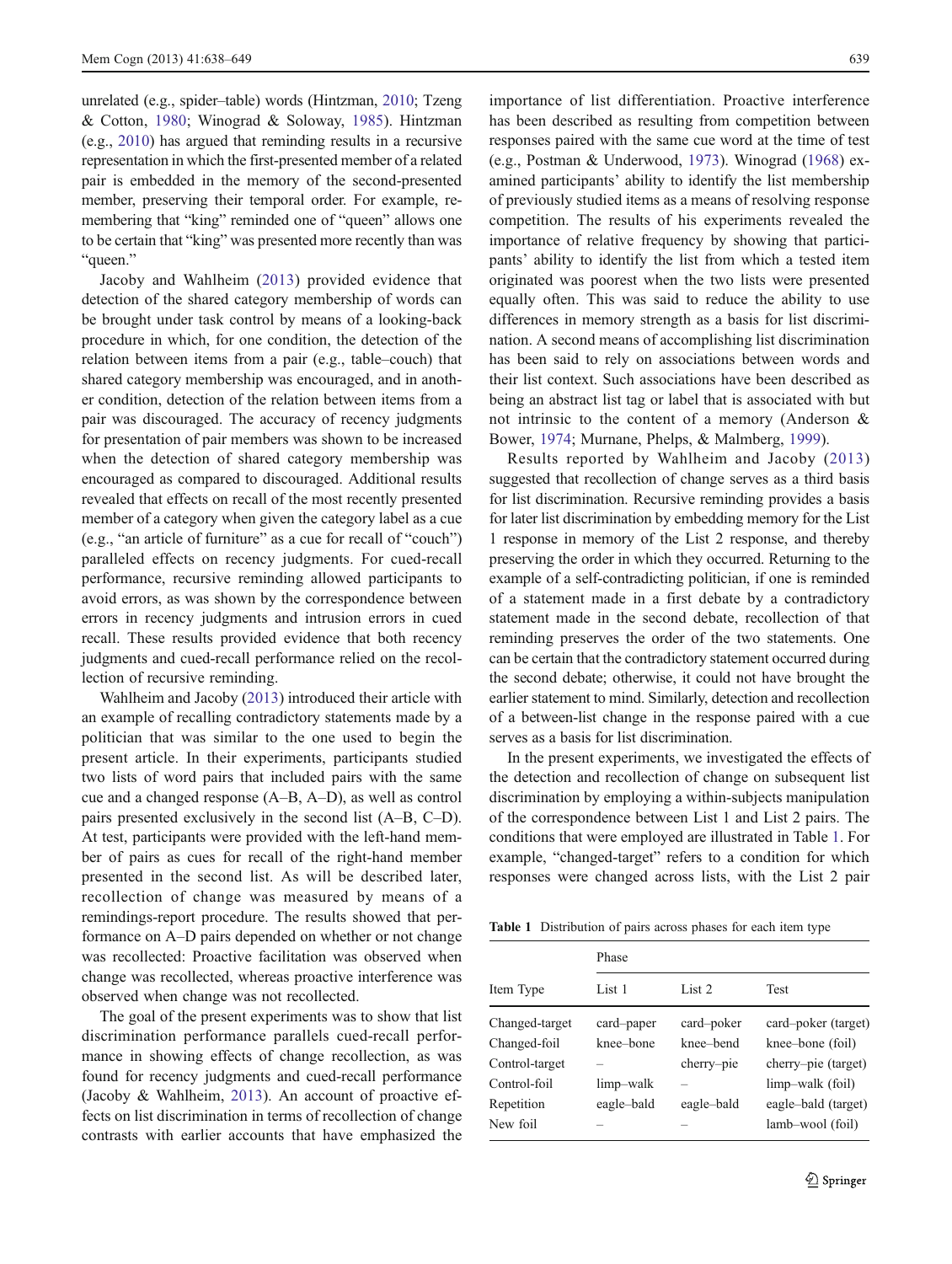being presented at test for participants to judge whether or not it had been presented in List 2. A "yes" response in that condition would count as a "hit." In contrast, for the "changed-foil" condition, the List 1 pair was presented at test, and a "yes" response to the question about its having occurred in List 2 would count as a "false alarm." List discrimination was measured in terms of hits and false alarms in the changed conditions (i.e., the conditions in which reminding could occur), and this was compared to the difference between hits and false alarms in the control conditions (i.e., the conditions in which reminding could not occur). Additional conditions were a "repetition" condition, in which pairs were repeated across the two lists, and a "new foil" condition, in which pairs had not been presented in either of the two lists but were presented at test.

At test, recollection of change was measured by presenting a test pair and asking participants whether the right-hand member of the pair had changed between Lists 1 and 2. This is a more direct measure of recollection of change than the remindings-report procedure used in earlier experiments (Jacoby & Wahlheim, [2013;](#page-11-0) Wahlheim & Jacoby, [2013](#page-11-0)). For the remindings-report procedure, participants were instructed that if another word came to mind prior to or simultaneously with a word that they produced as being a List 2 response at test, they were to report the word that came to mind. Reporting a List 1 response as having come to mind was treated as indicating that a reminding that had occurred during List 2 study was recollected at test.

Experiment [1](#page-3-0) was aimed at showing that the new recollection-of-change measure (asking participants at the time of test whether the right member of a pair had been changed earlier) reflected change detection during the presentation of List 2. Participants in Experiment [1](#page-3-0) were instructed that during the presentation of List 2, they were to indicate if they noticed that the right-hand member of a presented pair was changed between the lists (i.e., A–B, A–D items). Their doing so for changed pairs was treated as a measure of change detection. Furthermore, they were told to recall the List 1 response when they detected such a change. Correct recall of the List 1 response would provide further evidence that change had been detected. A finding that recollection of change, measured at test, relied on detection of change during the presentation of List 2 would provide evidence that the recollection-of-change measure reflects earlier detection of change.

Using the remindings-report procedure, Wahlheim and Jacoby ([2013](#page-11-0)) found that the probability of recollecting change at the time of test was much lower than was the probability of detecting change during the presentation of List 2. That result was interpreted as showing that the recursive trace produced by the detection of change was sometimes lost or not accessed at the time of test. However, a difficulty for that interpretation is that the

measure of detection of change during the presentation of List 2 differed greatly from the measure of recollection of change at test. In contrast, the two measures were very similar in the present experiments, allowing loss of access to memory for change to be measured more accurately.

Wahlheim and Jacoby ([2013\)](#page-11-0) found that cued-recall performance for changed pairs depended on the recollection of change. We expected to find similar results for list discrimination performance. When change was not recollected, we expected proactive interference in list discrimination performance for the changed conditions as compared to the control conditions. In contrast, when change was detected and recollected, we expected proactive facilitation in the form of superior list discrimination performance. This is because we expected recollection of change to both increase the probability of a hits and decrease the probability of a false alarms in list discrimination performance: Access to memory for a recursive reminding that embeds the List 1 pair (A–B) in memory for the List 2 pair (A–D) and preserves their order of occurrence provides both a basis for hits and a sure basis for rejecting the List 1 pair as having occurred in List 2.

The predicted pattern of results could not be easily accounted for by appealing either to differences in familiarity (e.g., Winograd, [1968](#page-11-0)) or to list tags (e.g., Anderson & Bower, [1974](#page-11-0)). Neither of those two bases for list discrimination would preserve memory for change. High familiarity of a tested pair provides a basis for accepting an item as having occurred in List 2, but it does not serve as a sure basis for rejection of pairs that occurred in List 1. Similarly, the attachment of a list tag that identifies a tested pair as being presented in List 2 gives reason to accept it as having occurred in List 2, but the presence of a List 1 tag would not give a sure basis for rejecting a List 1 pair that originated from the changed condition, because of the presence of pairs that occurred in both lists (repetition pairs). Also, list tags do not preserve information about change, although a comparison of list tags could be used to detect change at the time of test. In contrast, access to a recursive representation of change would make it unnecessary to compute change at the time of test. We find it untenable to argue that people cannot detect change when it occurs and later recollect the change, but instead must later compare list tags to discover that change had earlier occurred. Again, although familiarity and list tags can serve as bases for hits, as can recollection of change, only recollection of change would provide a sure means of avoiding false alarms.

As described above, a goal of Experiment [1](#page-3-0) was to show that the recollection-of-change measure used at test reflected detection of change during the presentation of List 2. Doing so would require that participants explicitly detect change during the presentation of List 2. However, a potential difficulty is that explicitly detecting change during presentation of List 2 might produce a relationship between change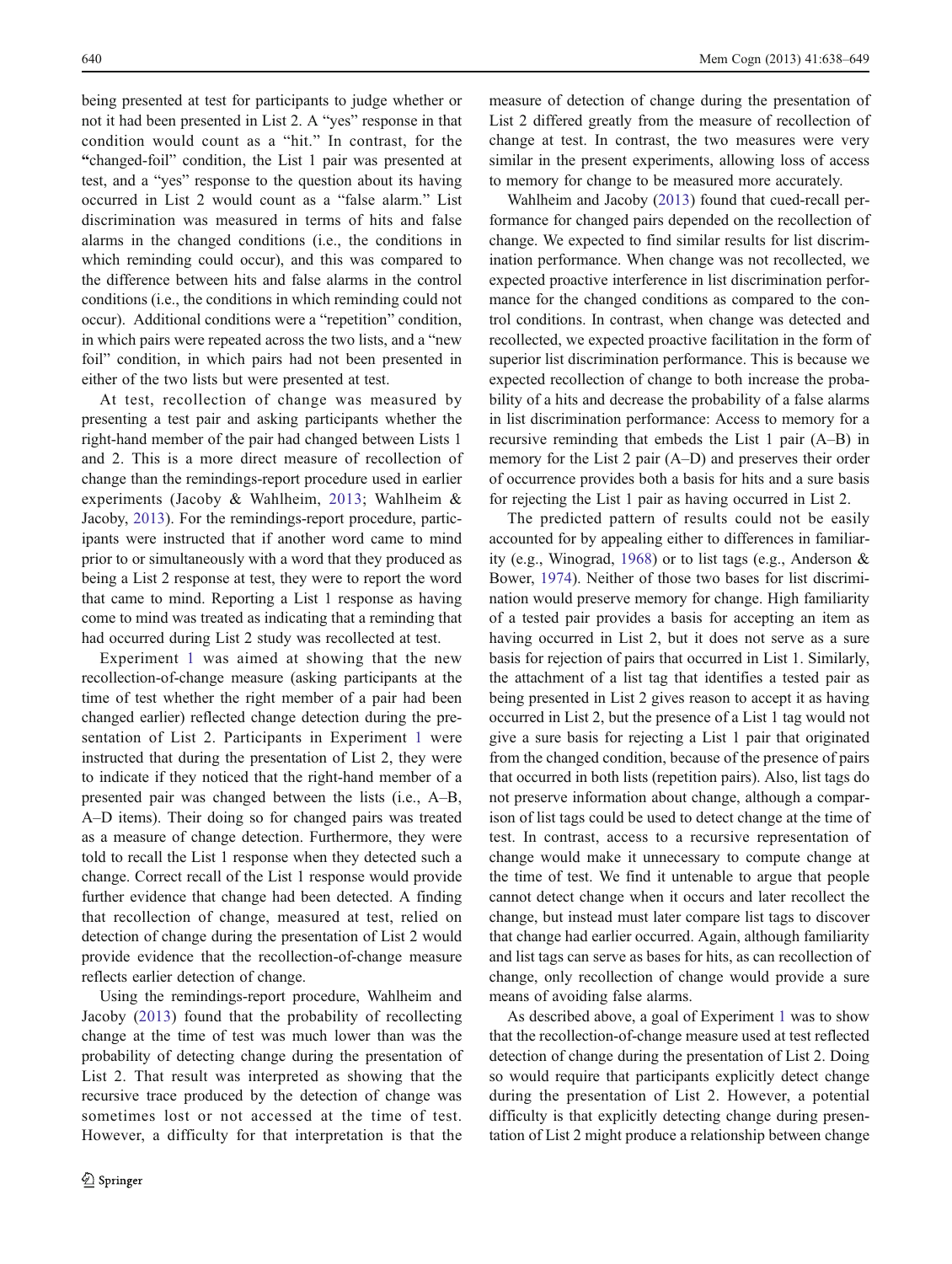<span id="page-3-0"></span>detection and change recollection that would not otherwise be observed. For example, change detection might occur only if participants are explicitly instructed to detect change. Against this possibility, we expected the effects of recollection of change on list discrimination performance to be the same in Experiments 1 and 2, the latter of which did not require explicit detection of change during the presentation of List 2. Finding that effects were the same in the two experiments would show that participants detected change, even when they were not told to do so.

Conclusions from our experiments would rely on the use of conditional probabilities to analyze the effects of recollection of change on list discrimination performance. Doing so would produce a risk that item selection effects would contribute to our results. Wahlheim and Jacoby [\(2013\)](#page-11-0) employed hierarchical multiple regression analyses to show that recollection contributes to cued-recall performance beyond item differences, and to show large individual differences in the contribution of recollection of change to cuedrecall performance. We employed similar analyses and expected to find corresponding effects for list discrimination performance.

# Experiment 1

#### Method

Participants Thirty-six Washington University students participated in exchange for course credit or \$10/h. All participants were tested individually.

Design and materials A 6 (item type: changed-target, changed-foil, control-target, control-foil, repetition, and new foils) within-subjects design was used. The critical materials consisted of 120 three-word sets that included a cue word (e.g., knee) and two responses associated with the cue (e.g., bone, bend). These sets were drawn from Jacoby [\(1996](#page-11-0)) and Nelson, McEvoy, and Schreiber ([1998](#page-11-0)). The responses in each set had several overlapping letters, because they were originally designed to create fragments that could be completed by either of the two responses (e.g., b n could be completed by *bone* or *bend*). The forward and backward associative strengths between the cues and responses were low on average (forward,  $M = .05$ ,  $SD =$ .09; backward,  $M = .08$ ,  $SD = .15$ ), and the same was true for associations between the responses (forward,  $M = .02$ ,  $SD = .05$ ; backward,  $M = .03$ ,  $SD = .08$ ), as indexed by Nelson et al.

Table [1](#page-1-0) displays the distribution of pairs across each phase of the experiment for each of the six pair types. Six groups of 20 sets served as the critical items. The assignment of critical items to conditions was counterbalanced such that, across participants, they equally often represented the within-subjects conditions. An additional six groups of two sets (12 pairs) remained constant across formats and were used as primacy and recency buffers and as practice items at test. List 1 contained 88 pairs that consisted of 80 critical items (20 changed-target, 20 changed-foil, 20 control-foil, and 20 repetition) and eight buffers (two changed-target, two changed-foil, two control-foil, and two repetition) split evenly between the primacy and recency positions in the list. List 2 contained 88 pairs that consisted of 80 critical items (20 changed-target, 20 changed-foil, 20 control-target, and 20 repetition) and eight buffers (two changed-target, two changed-foil, two control-target, and two repetition), again split evenly between the primacy and recency positions in the list. List 2 contained twice as many pairs representing the changed conditions (40), as compared to the control-target and repetition conditions (20 each). This was necessary to produce changed-target and changed-foil conditions with 20 pairs representing each of the conditions. At test, the 12 pairs reserved for buffers appeared on a practice test, two from each condition. Following that, the actual test contained all 120 critical items. Note that our counterbalancing scheme resulted in items appearing equally often as control and changed pairs, which allowed us to perform the regression analyses described in the introduction.

Procedure List 1 pairs appeared individually in a fixed random order, with the restriction that items from the same condition did not appear consecutively more than three times. Pairs appeared once each for 3 s, followed by a 500-ms interstimulus interval (ISI). Participants were told to study the pairs for an upcoming memory test.

List 2 pairs appeared with the same restrictions as for List 1. Participants' first task was to study for as long as was necessary to learn each pair completely for an upcoming test. Their second task was to indicate pairs for which the responses had changed (changed pairs) and to recall the right-hand member of the List 1 pair that corresponded to the changed pair. Boxes labeled "next" and "right word changed" appeared below the pairs. Participants were told to click "next" when they had completed studying an unchanged pair, or to click "right word changed" when they noticed that the presented List 2 pair was changed from a List 1 pair. After indicating change, the participants attempted to recall the List 1 response by typing their response onto the screen and then pressing the "Enter" key. If unable to recall the List 1 response, participants were instructed only to press the "Enter" key. After participants pressed "Enter," the List 2 pair remained on the screen with only the "next" box. Participants were instructed to continue studying the List 2 pair until it was learned completely, at which point they clicked "next" to move on.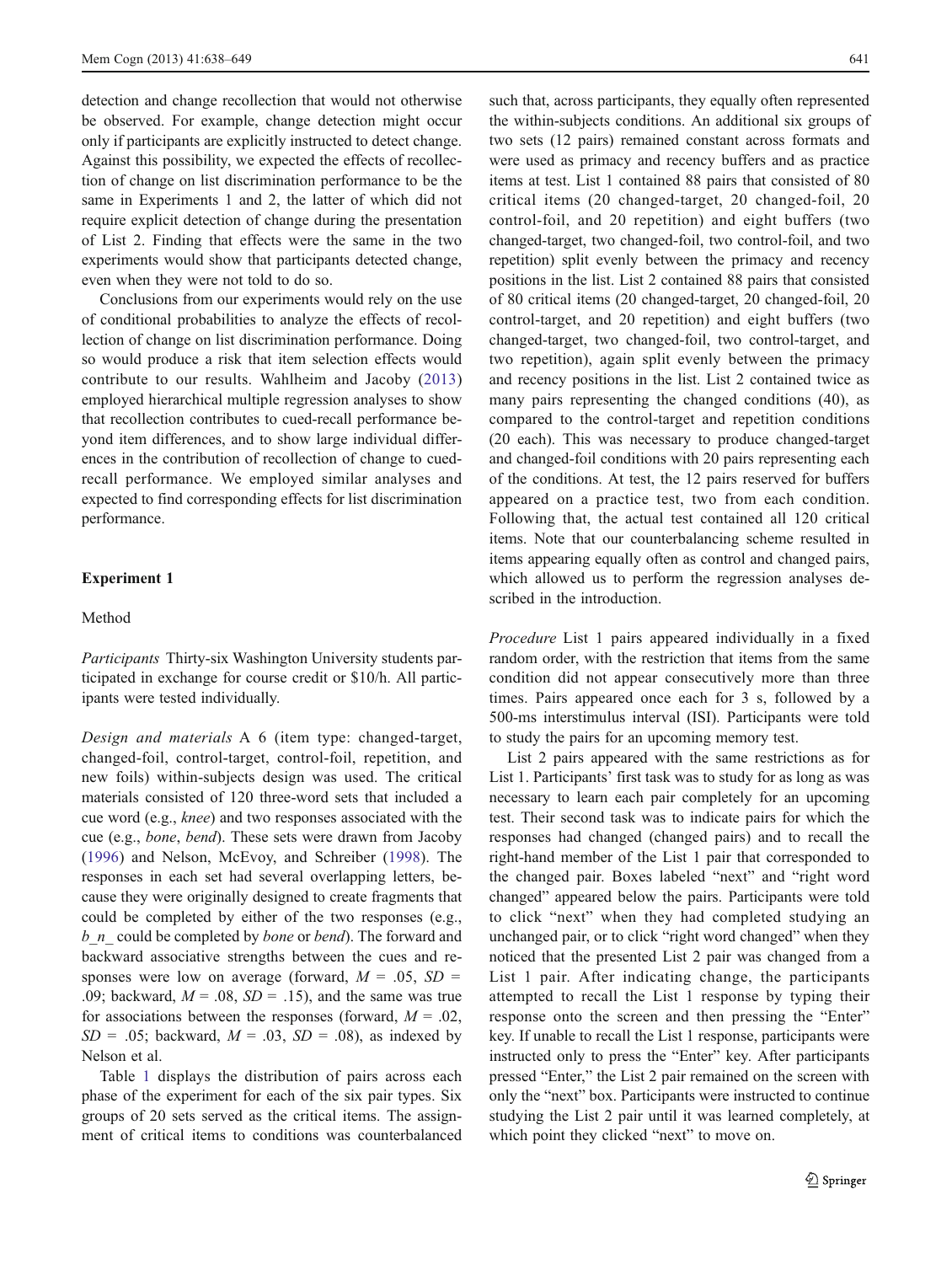<span id="page-4-0"></span>At test, pairs again appeared in a fixed random order, with the same restrictions as in the previous lists. Participants' first task was to indicate whether the pair had been presented in List 2 by clicking on boxes labeled "yes" or "no." A "no" response was to be made if the pair either had appeared in List 1 or was new to the experiment. Their second task was to indicate whether the right-hand member had changed from List 1 to List 2 while the left-hand member remained the same, by clicking on boxes labeled in the same manner as for the previous judgment. Pairs remained on the screen until participants had made a response.

#### Results and discussion

Significant effects were those below  $\alpha = .05$ . However, we will also report nonsignificant effects that are of theoretical importance. Variations in the degrees of freedom and means for pairwise comparisons in conditional analyses are the result of excluding participants who did not have at least one observation in each cell.

Hits and false alarms were indexed as "yes" responses at test for pairs that had (hits) and had not (false alarms) been presented in List 2. The probability of a hit in the repetition condition was very high, whereas the probability of a false alarm to new foils was quite low (.93 vs. .05). Of primary interest were the differences in list discrimination indexed by hits and false alarms in the changed and control conditions. The left panel of Fig. 1 shows that the probability of a hit was higher in the changed-target than in the controltarget condition,  $t(35) = 4.02$ ,  $p < .001$ , whereas no significant difference in false alarms appeared between the changed-foil and control-foil conditions,  $t(35) = -0.53$ ,  $p = .60$ . A list discrimination measure, d' (Macmillan & Creelman, [2005\)](#page-11-0), showed better discrimination for the changed than for the control conditions  $(2.07 \text{ vs. } 1.70)$ ,  $t(35) = 2.53$ ,  $p = .02$ . indicating proactive facilitation for list discrimination of changed items. As we argued in the introduction, we expected list discrimination performance in the changed conditions to reflect a mixture of proactive facilitation and proactive interference, dependent on whether the change had been recollected at the time of test. Later, we will describe evidence to show that the results in Fig. 1 do reflect a mix of that sort.

Use of the self-paced procedure during the presentation of List 2 resulted in differences in study times. We do not report those differences, because they are difficult to interpret. For example, it is not possible to truly separate the contribution of the time taken to detect change from that of the time spent attempting to recall the List 1 response for changed items. As will be seen, in Experiment [2](#page-7-0) we used a fixed rate of study time and replicated the results of Experiment [1](#page-3-0).

Relationship between change detection and change recollection Participants rarely erroneously indicated detection of change for the repetition and control pairs (.03 and .04, respectively) during the presentation of List 2. The overall probability of change detection during List 2 presentation in the changed conditions was not high (.57). However, List 1 responses were recalled with a high probability when change was detected (.87), providing further evidence that List 1 responses did come to mind during the presentation of changed pairs in List 2.

As is shown in Table [2](#page-5-0), the probabilities of reporting change at test when change had not been detected in List 2 were quite low and did not differ significantly between the changed-target and control-target conditions,  $t(35) = 0.77$ ,  $p = .45$ . When change was detected during List 2, there was a very high probability of the change being recollected at the time of test (.93), showing that the measure of change

Fig. 1 Hit and false alarm rates in list discrimination judgments for changed and control pairs in Experiment [1](#page-3-0) (*left panel*) and Experiment [2](#page-7-0) (right panel). Bars represent the standard errors of the means

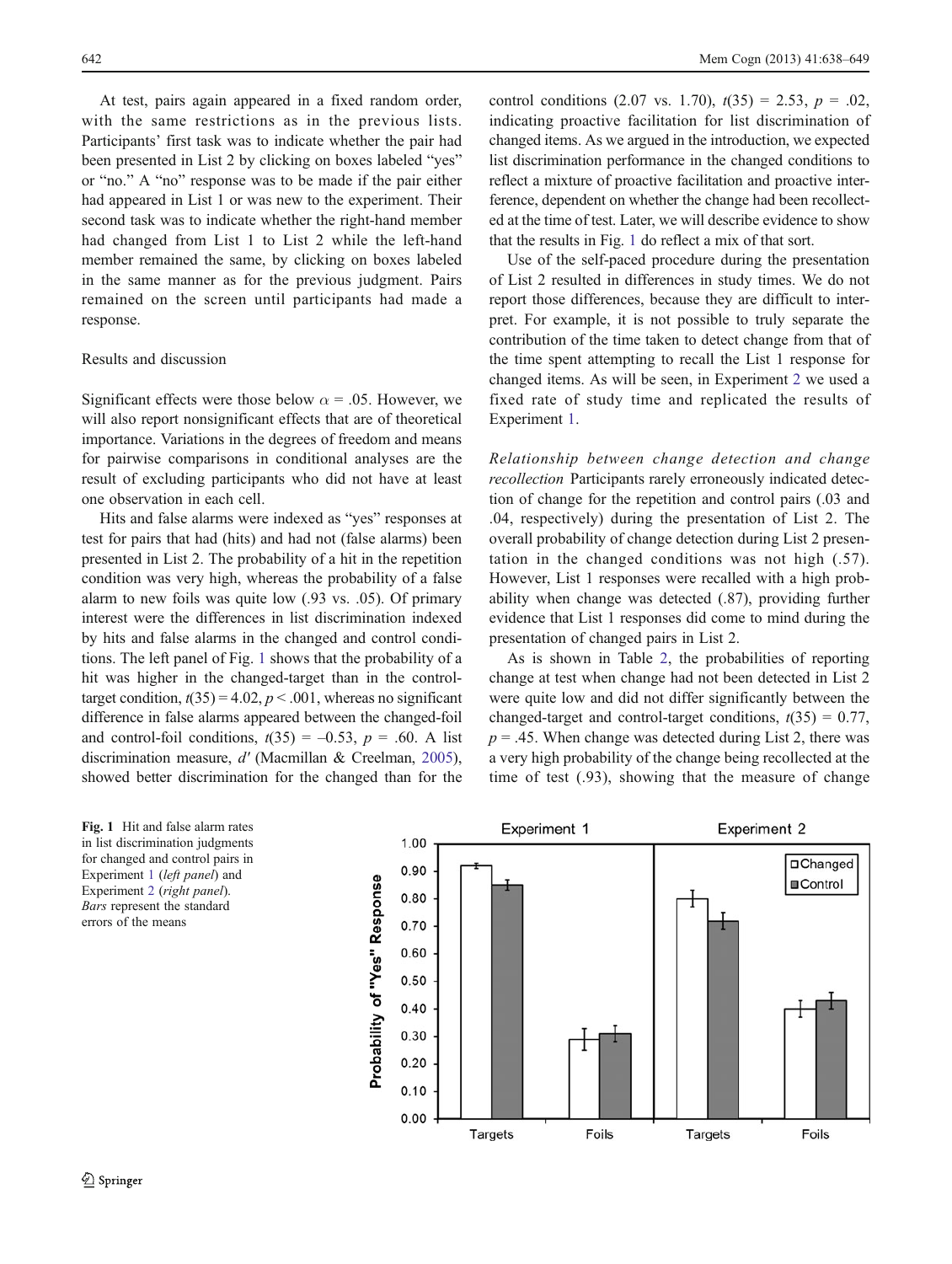<span id="page-5-0"></span>Table 2 Experiment [1:](#page-3-0) Probability of reporting a changed pair at test, conditionalized on change detection in List 2

|                | Change Detection (List 2) |                        |                        |  |
|----------------|---------------------------|------------------------|------------------------|--|
| Item Type      | Changed (Yes)             | Changed (No)           | Control (No)           |  |
| Target<br>Foil | .93(01)<br>.93(0.02)      | .12(0.03)<br>.43(0.04) | .10(0.02)<br>.06(0.01) |  |

Standard errors of the means are displayed in parentheses

recollection accurately reflected change detection. When change was not detected during List 2, the probability of saying that a pair had changed at test was higher in the changed-foil than in the changed-target condition,  $t(34)$  = 6.57,  $p < .001$ . This difference likely arose because the participants in the changed-foil condition were more likely to first detect change at the time of test, because of the close proximity of changed foils at test to corresponding pairs presented in the immediately preceding List 2. For the changed-target condition, changed pairs presented at test were farther distant from the List 1 presentation of the corresponding pairs. It is likely that the demand to explicitly detect change during the presentation of List 2 contributed to the probability of first detecting change at the time of test.

In contrast to the results reported by Wahlheim and Jacoby ([2013\)](#page-11-0), the probability of change recollection differed little from the probability of change detection, showing little forgetting or failure to access memory across the delay between change detection and the test of change recollection. That difference in results might reflect the different methods used to measure recollection of change. However, in part, the difference is likely due to the test of list discrimination providing more cues for the recollection of change (a complete pair) than did the test of cued recall employed by Wahlheim and Jacoby (only the left-hand member of a pair). It seems likely that access to memory for change depends on the cues provided at test and on the delay between detection of change and the test of its recollection.

Change recollection and list discrimination Collapsed across probabilities of detecting change in List 2, the probability of participants reporting that responses had changed at the time of test was higher in the changed-foil than in the changed-target condition  $(.72 \text{ vs. } .57)$ ,  $t(35) = 4.82$ ,  $p \leq 0.001$ . As we indicated earlier, that difference is likely due to the higher probability in the changed-foil condition of first detecting change at the time of test. The probability of incorrectly reporting that pairs had changed was lower in the control-foil than in the control-target condition (.06 vs. .10),  $t(35) = -2.37, p = .02.$ 

Conditionalizing list discrimination performance on recollection of change (Fig. [2](#page-6-0)) provides evidence of a mixture of proactive facilitation and proactive interference effects. The probability of a hit in list discrimination for changedtarget test pairs was higher when participants recollected change at test than when they did not (.96 vs. .87), and was also higher than the probability of a hit for controltarget test pairs (.96 vs. .85),  $ts(35) \ge 4.27$ ,  $ps < .001$ . When change was not recollected, the probabilities of a hit did not differ significantly between the changed-target and controltarget pairs (.87 vs. .85),  $t(35) = -1.04$ ,  $p = .31$ . Although differences in the probabilities of a hit were small, large differences were evident in the probability of false alarms in list identification performance. The probability of a false alarm to changed-foil test pairs was much lower when change was recollected than when it was not. When change was not recollected, fewer false alarms occurred for control foils than for changed foils  $(.31 \text{ vs. } .56)$ ,  $t(33) = -7.64$ ,  $p \leq 0.001$ . In contrast, when change was recollected, the opposite was found (.19 vs. .31),  $t(35) = -2.23$ ,  $p = .03$ .

Most importantly, list discrimination performance, measured by d', provides evidence of proactive facilitation when change was recollected and proactive interference when change was not recollected. List discrimination was higher in the changed conditions when change was recollected than in the control conditions (2.54 vs. 1.70),  $t(35) = 4.35, p < .001$ , but was lower than in the control conditions when change was not recollected (0.92 vs. 1.68),  $t(33) = -6.66, p < .001$ .

Note that the major differences in the results shown in Fig. [2](#page-6-0) are differences in false alarms rather than in hits. This likely occurred because hits were sometimes a result of relying on differences in familiarity or, perhaps, list tags, as well as recollection of change as a basis for responding that a tested pair had occurred in List 2, limiting the opportunity for recollection of change to have an effect. In contrast, recollection of change served as a sure basis for correctly rejecting a List 1 pair as having occurred in List 2, whereas responding on the basis of familiarity or list tags did not do so. Again, recollecting that one was reminded of a List 1 pair during the presentation of a List 2 pair allows one to be certain that the List 1 pair did not appear in List 2. The finding that the probability of false alarms in list identification performance was much higher in the changed-foil condition when change was not recollected than in the control-foil condition likely reflects the greater familiarity of the left-hand member of a test pair, produced by its repetition across lists. In the changed-foil condition, the greater familiarity of a test pair was successfully opposed when change was recollected, but instead mistaken as having originated from presentation of the pair in List 2 when change was not recollected.

Regression analyses Results from the analysis above relied on conditionalized data, and so raise the concern that item differences might have played a role in producing the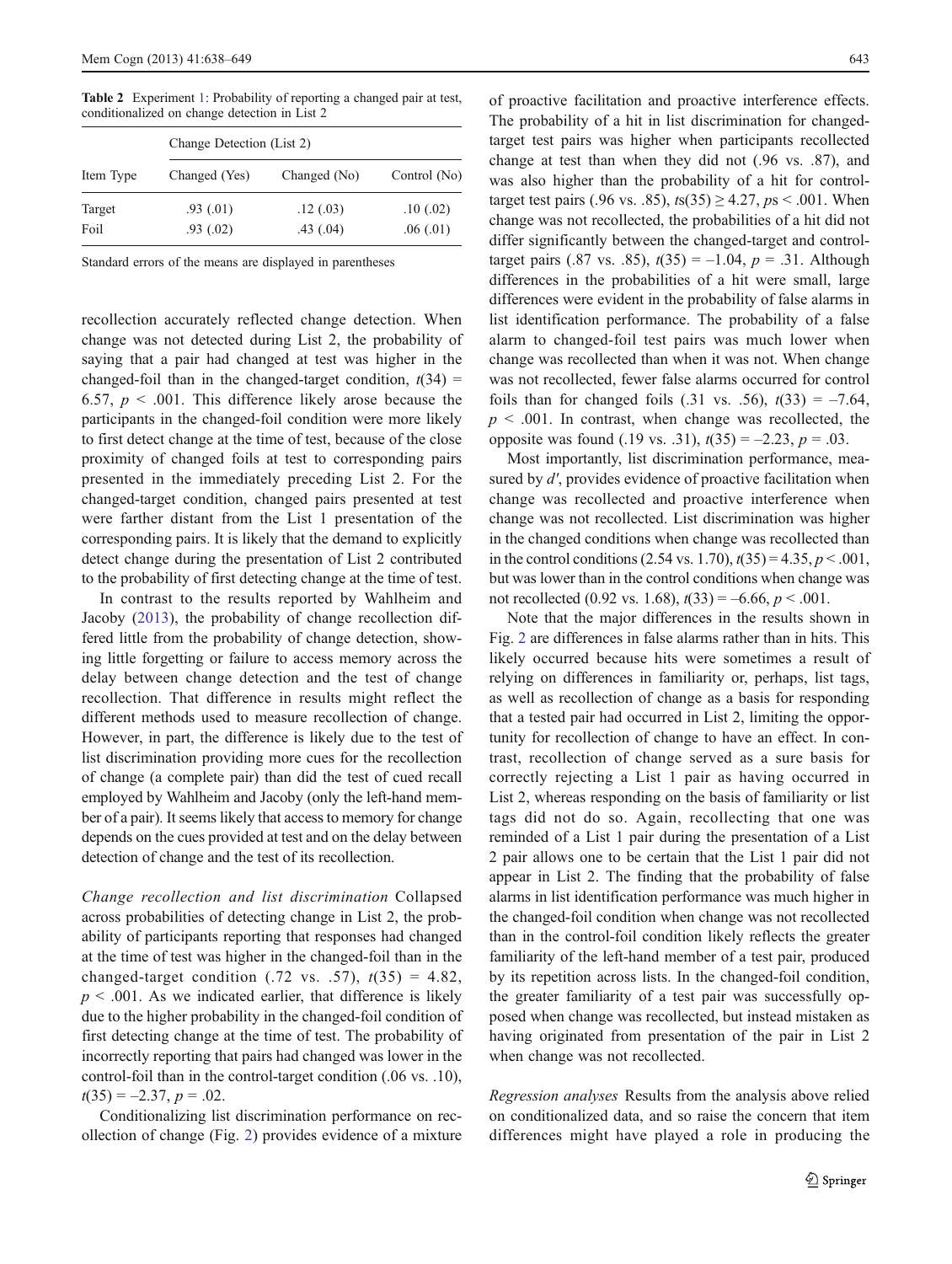<span id="page-6-0"></span>Fig. 2 Hit and false alarm rates in list discrimination judgments for changed pairs, conditionalized on change recollection, and for control pairs in Experiment [1](#page-3-0) (left panel) and Experiment [2](#page-7-0) (right panel). Bars represent the standard errors of the means



results. For example, some items may be more salient, with the result that their list membership is remembered better, regardless of whether or not change is recollected. We employed a hierarchical multiple regression analysis to examine effects on list discrimination performance for changed pairs, beyond any effects produced by item differences. On the basis of findings from earlier experiments, we expected that both item differences and change recollection would predict list discrimination performance (d') for changed pairs, but that change recollection would explain unique variance when controlling for item differences (Jacoby & Wahlheim, [2013;](#page-11-0) Wahlheim & Jacoby, [2013](#page-11-0)).

Table 3 displays the regression results. In the model conducted at the item level, we entered list discrimination performance for control pairs (as  $d'$ ) at the first step, to measure the contribution of differences in memory for items to list discrimination performance on changed pairs. Doing so is justified because, across formats, pairs were rotated through conditions, and so, pairs were the same for the control and changed conditions. At the second step, we entered a composite score for change recollection. The probability of correctly judging that responses had changed across lists was computed as the probability of a hit for changed pairs minus the probability of incorrectly identifying items as having changed (false alarms) for control pairs.

The top panel of Table 3 shows that item differences accounted for a small but significant proportion of variance in list discrimination at the first step. More importantly, when controlling for item differences, change recollection significantly improved prediction at the second step. The interaction term did not improve prediction. These results show that item differences in memory for individual pairs contributed little to list discrimination performance. However, some items supported change recollection more than others did, and this difference in change recollection contributed greatly to list discrimination performance. Change recollection explained variance in list discrimination performance above and beyond the effects due to item differences.

Wahlheim and Jacoby [\(2013\)](#page-11-0), as well as Jacoby and Wahlheim ([2013\)](#page-11-0), found individual differences among

Table 3 Experiments [1](#page-3-0) and [2](#page-7-0): Proportions of explained variance in list discrimination for changed pairs

|                                | Experiment |          |
|--------------------------------|------------|----------|
|                                |            | 2        |
| Item Level                     |            |          |
| Step 1: Item differences       | $.05^*$    | .00.     |
| Step 2: Change recollection    | $.15***$   | $.22***$ |
| Step 3: Interaction            | .01        | .01      |
| Participant Level              |            |          |
| Step 1: General discrimination | $.19***$   | $25***$  |
| Step 2: Change recollection    | $.27***$   | $.33***$ |
| Step 3: Interaction            | .00.       | .00      |

The values displayed above are  $\Delta R^2$  values at each step of the model, computed at the item level collapsed across participants (top), and at the participant level collapsed across items (bottom). "Item differences" refers to individual differences in the d' values for control items at the item level, and "General discrimination" refers to the same probabilities computed at the participant level. "Change recollection" refers to the probability of correctly saying "yes" that changed pairs from Lists 1 and 2 had indeed changed minus the probability of incorrectly saying "yes" that the corresponding control items had changed, at the item and participant levels. "Interaction" refers to the interaction term for the aforementioned predictor variables.  $\binom{*}{p}$  < .05.  $\binom{*}{p}$  < .01

<sup>&</sup>lt;sup>1</sup> We used hits – false alarms to produce a corrected measure of change recollection, whereas we used a d' measure of list discrimination performance. We did so because we assumed that recollection of change was all-or-none, whereas list discrimination had a continuous basis because of the contribution of familiarity (cf. Yonelinas, [2001](#page-11-0)). However, the choice among change measures is not crucial. Use of a d' measure of change recollection produced results that were in complete agreement with those obtained using the hits – false alarms measure.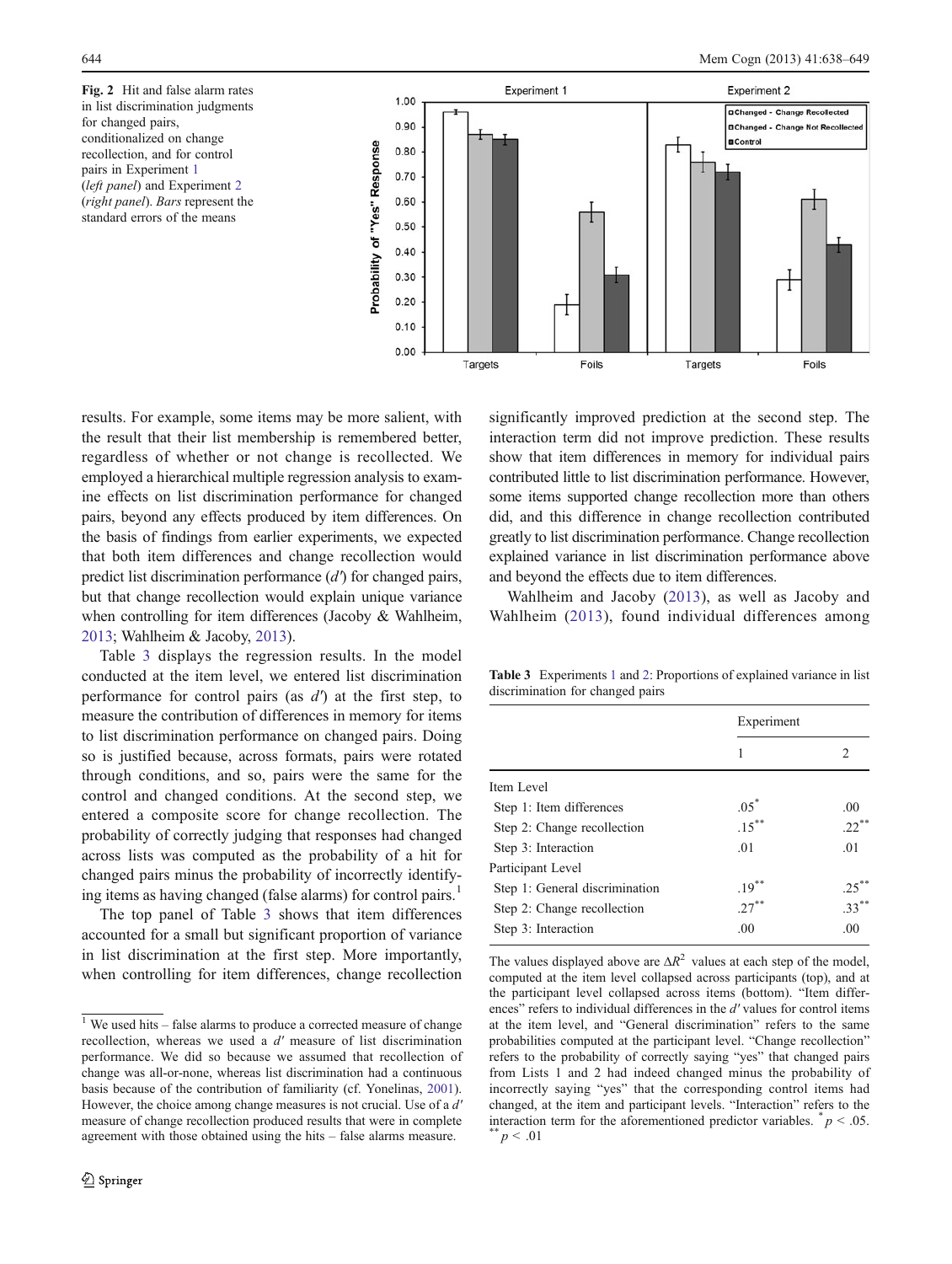<span id="page-7-0"></span>participants in their probabilities of change recollection. We examined the contribution of individual differences in change recollection by using a regression model similar to that used to examine the influence of item differences. The primary difference between models was that instead of items, participants were the unit of analysis. Predictors were entered in the same manner as in the previous model, except that the first step included individual differences in general discrimination ability, as measured by list discrimination performance on the control pairs. The results revealed that general discrimination ability explained a significant proportion of variance in list discrimination. Individual differences in change recollection, entered at the second step, significantly improved the prediction of list discrimination performance after controlling for individual differences in general discrimination ability. The interaction term did not improve prediction. These results provide evidence of large individual differences in the use of change recollection as a basis for list discrimination.

### Experiment 2

A potential difficulty in interpreting the results from Experiment [1](#page-3-0) is that requiring explicit detection of change during the presentation of List 2 might have influenced the list discrimination results by means other than an influence on recollection of change. To examine that possibility, explicit change detection during the presentation of List 2 was not required in Experiment 2. Not doing so made it possible to present List 2 pairs at a fixed rate in Experiment 2, allowing us to show that the pattern of list discrimination results observed in Experiment [1](#page-3-0) did not result from differences in study time produced by allowing self-allocation of study time. Despite these changes in procedure, we expected the results of Experiment 2 to replicate those of Experiment [1,](#page-3-0) in that list discrimination performance in the changed conditions should show proactive facilitation when change was recollected and proactive interference when change was not recollected. However, we did anticipate that removing the requirement of detecting change explicitly during the presentation of List 2 would reduce the probability of change detection, and so, reduce change recollection at the time of test.

An additional difference between the experiments was that a manipulation meant to influence the detection of change during the presentation of List 2 was included in Experiment 2. Detection of change during List 2 was made more difficult in this experiment than in Experiment [1](#page-3-0) by inserting a 2-min delay between the presentation of the lists, during which time participants were instructed to write down things that they would do if they were invisible and not responsible for their actions. This intervening task was shown by Sahakyan and Kelley ([2002\)](#page-11-0) to reduce proactive

interference. Participants in a "reminding" condition were instructed to think back across the intervening task to List 1 during the presentation of List 2, so as to detect pairs in which the right-hand member had been changed (changed items). They were told that following the presentation of List 2, they would be asked to estimate the proportion of presented pairs that had been changed between lists. The procedure for a "differentiation" condition was the same as for the reminding condition, but the instructions discouraged participants from thinking back to List 1 during the presentation of List 2. For the differentiation condition, participants were instructed that they would receive a second list of pairs that they would be asked to remember and that fully engaging in the invisibility task would help them forget the earlier list, and thereby improve their memory performance for the later list. They were not informed that List 2 would include changed pairs, and so were not told that they would later be asked to estimate the proportion of pairs for which responses had been changed between lists. We expected the manipulation of instructions to produce higher recollection of change in the looking-back than in the differentiation condition, which would show that, in part, detection of change can be brought under task control (cf. Jacoby & Wahlheim, [2013](#page-11-0)).

# Method

Participants Thirty-six Washington University students participated in exchange for course credit or \$10/h. Eighteen of the participants were randomly assigned to each of the two conditions that were produced by a manipulation of instructions meant to influence the probability of change detection during List 2. All participants were tested individually.

Design, materials, and procedure The design, materials, and procedure were identical to those of Experiment [1,](#page-3-0) with the noted exceptions. Prior to List 1, participants in both instruction conditions were told to read the word pairs aloud and to study them for an upcoming memory test. In contrast to Experiment [1](#page-3-0), a 2-min intervening task was introduced between Lists 1 and 2. After the presentation of List 1, participants were instructed to write down what they would do if they were invisible and were not responsible for their actions (cf. Sahakyan & Kelley, [2002\)](#page-11-0). A differentiation group were told that they would be presented with another list of words that they would need to remember for an upcoming test, and that fully engaging themselves in the invisibility task would help them forget the earlier list, and thereby improve their memory for the later list. They were not informed about the nature of the relationships between pairs in Lists 1 and 2. In contrast, a remindings group were told that they should think back to List 1 during the presentation of List 2, so as to note changed pairs. Furthermore,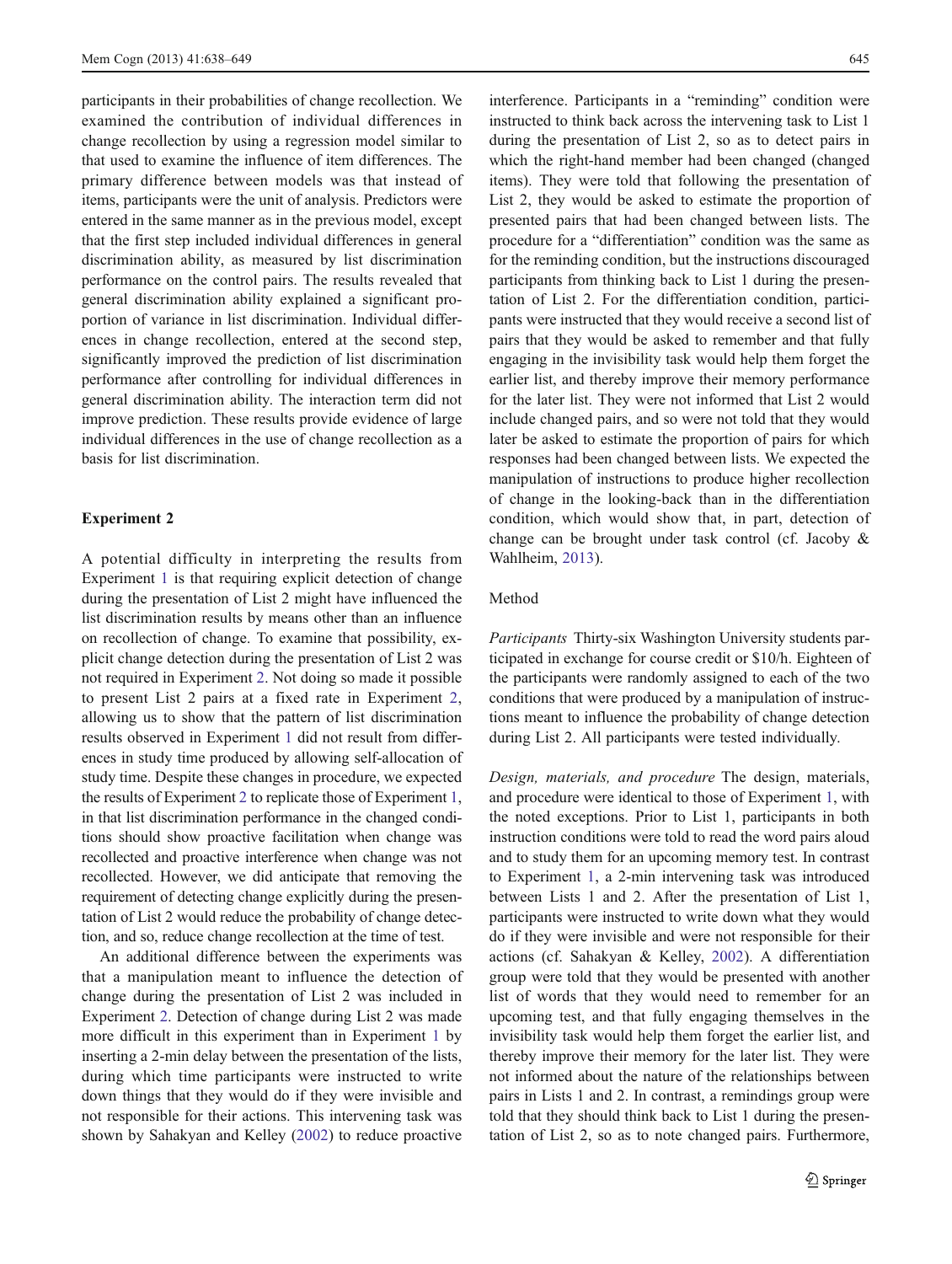they were told that following the presentation of List 2, they would be asked to estimate the proportion of pairs in List 2 that had been changed. Participants in the differentiation group were not warned about that upcoming test. The List 2 study duration was fixed at 5 s per pair for both groups. Following List 2 study, both groups first made aggregate estimates of the percentage of pairs that had changed between lists, and then they made the same estimates for the pairs that had repeated across lists.

At test, pairs were presented in the same manner as in Experiment [1.](#page-3-0) However, participants in Experiment [2](#page-7-0) made their judgments regarding List 2 membership by using a 6 point scale. Below each word pair appeared the prompt "List 2?" and six buttons. The lower-bound value on the scale, 1, indicated certainty that a pair had not appeared in List 2 (sure "no"). In contrast, the upper-bound value 6 indicated certainty that a pair had appeared in List 2 (sure "yes"). The intermediate values represented varying degrees of certainty, with the least certain responses falling on the values of 3 and 4. Participants clicked on the button that represented their level of certainty and then made judgments of change in the same manner as in Experiment [1.](#page-3-0)

#### Results and discussion

To facilitate comparisons of the results across experiments, responses of 4–6 on the 6-point scale used for judgments of list membership were treated as "yes" responses, and responses of 1–3 were treated as "no" responses. Hits and false alarms were indexed in the same manner as in Experiment [1](#page-3-0), with responses of 4–6 ("yes") being hits for pairs that had been presented in List 2, but false alarms for pairs that had not been presented in List 2. Results from analyses that examined the full range of responses (1–6) did not provide useful additional information and so are not reported.

Preliminary analyses of the results from the differentiation and reminding groups revealed no significant interactions or main effects. That is, our attempt to gain task control over remindings was unsuccessful. In contrast, looking-back procedures have successfully been used to produce task control over recursive remindings due to the detection of shared category memberships of words (Jacoby & Wahlheim, [2013](#page-11-0)), as well as those due to the detection of repetitions of words (Wahlheim, Maddox, & Jacoby, under review). It seems likely that stronger procedures, such as the looking-back procedures, could also be devised to gain task control over recursive remindings produced by detection of change. The ability to gain task control over remindings will be important for a distinction between spontaneous and task-controlled remindings (for a discussion of this issue, see Jacoby & Wahlheim, [2013\)](#page-11-0), and doing so for recollection of change would provide further evidence that effects attributed to recursive reminding are not due to item differences.

Because of the ineffectiveness of the manipulation, data for the differentiation and remindings groups were collapsed for the following analyses. As will be shown, results of the analyses of hits and false alarms in Experiment [2](#page-7-0) replicated the results found in Experiment [1,](#page-3-0) with the primary difference being that overall performance was lower in Experiment [2.](#page-7-0) The reduction in overall performance might have been due to any one or more of the changes in procedure across experiments: self-paced versus fixed rate of study, deletion of explicit detection of change during List 2, and insertion of the invisibility task between Lists 1 and 2.

As in Experiment [1,](#page-3-0) the probability of a hit on repetition items was very high, whereas the probability of a false alarm to new foils was quite low (.86 vs. .07). Of primary interest were differences in list discrimination in the changed and control conditions. Figure [1](#page-4-0) shows that the probability of a hit was higher in the changed-target condition than in the control-target condition (.80 vs. .72),  $t(35) = 3.62$ ,  $p = .001$ , whereas no difference in false alarms was apparent between the changed-foil and control-foil conditions (.40 vs. .43),  $t(35) = -0.73$ ,  $p = .47$ . The list discrimination measure showed better discrimination for the changed than for the control conditions (1.22 vs. 0.84),  $t(35) = 2.79$ ,  $p = .009$ , indicating proactive facilitation for changed pairs.

The aggregate estimates of change (34 %) were less than the actual percentage of changed items  $(50 \%)$ ,  $t(35) = -6.44$ ,  $p < .001$ , and aggregate estimates of repetition (30 %) were greater than the actual percentage of repeated items (25 %),  $t(35) = 2.38, p = .02.$ 

Change recollection and list discrimination Unlike in Experiment [1,](#page-3-0) the overall probabilities of participants reporting that responses had changed across lists at the time of test did not differ in the changed-foil and changed-target conditions (.59 vs. .61),  $t(35) = -0.79$ ,  $p = .44$ . This lack of a difference suggests that requiring participants to detect change explicitly during List 2 in Experiment [1](#page-3-0) made it likely that change would be detected for the first time at test and was responsible for the finding of a difference in change recollection between the changed conditions in Experiment [1.](#page-3-0) The probability of mistakenly reporting that pairs from the control conditions had been changed was much higher than in Experiment [1,](#page-3-0) but did not differ between the control-foil and control-target conditions (.19 vs. .21),  $t(35) = -0.95$ ,  $p = .35$ .

As in Experiment [1,](#page-3-0) we expected list discrimination in the changed conditions to reflect a mixture of proactive facilitation and proactive interference. Analyses of list discrimination conditionalized on recollection of change (Fig. [2\)](#page-6-0) revealed that the probability of a hit for changedtarget pairs in list discrimination performance was higher when participants recollected change at test than when they did not (.83 vs. .76), and was also higher than the probability of a hit for control-target pairs (.83 vs. .72),  $ts(35) \ge 2.51$ ,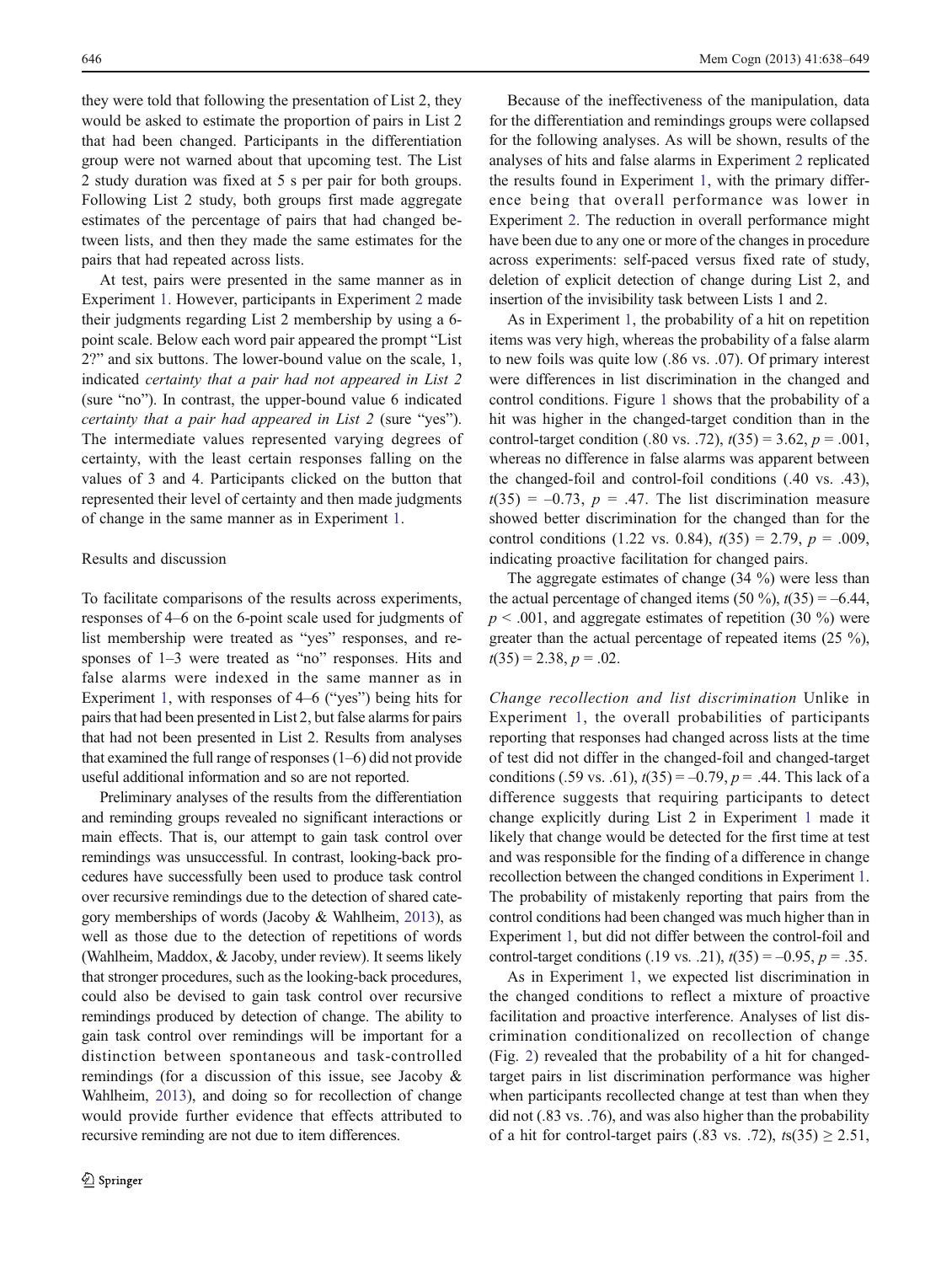$ps < .02$ . When change was not recollected, the probabilities of a hit did not differ between changed-target and controltarget pairs (.76 vs. .72),  $t(35) = 1.45$ ,  $p = .16$ . Examination of the probabilities of false alarms revealed many fewer false alarms in list discrimination performance to changedfoil test pairs when change was recollected than when it was not (.29 vs. .61),  $t(35) = -6.08$ ,  $p < .001$ . Fewer false alarms occurred for changed-foil pairs when change was recollected than for control-foil pairs (.29 vs. .43),  $t(35) = -3.41$ ,  $p =$ .002, but the opposite was true when change was not recollected (.43 vs. .61),  $t(35) = -4.05$ ,  $p < .001$ .

Most importantly, list discrimination replicated the results from Experiment [1](#page-3-0) by showing proactive facilitation when change was recollected and proactive interference when change was not. As measured by  $d'$ , list discrimination was higher in the changed conditions when change was recollected than in the control conditions (1.70 vs. 0.84),  $t(35) = 5.81$ ,  $p < .001$ , but was lower than in the control conditions when change was not recollected (0.39 vs. 0.80),  $t(32) = -2.87, p = .007.$ 

Regression analyses The right of Table [3](#page-6-0) displays the results from hierarchical multiple regression analyses in Experiment [2](#page-7-0) that were conducted in the same manner as in Experiment [1.](#page-3-0) An analysis conducted at the item level revealed a pattern of results that was similar to those found in Experiment [1.](#page-3-0) Item differences did not account for a significant proportion of variance in list discrimination at the first step. However, after controlling for the contribution of item differences, change recollection significantly improved prediction at the second step. These results show that the effects of conditionalizing on change detection when examining list discrimination cannot be explained as being due to item selection effects. As we found in Experiment [1,](#page-3-0) differences among items in the extents to which they supported change recollection were a determinant of list discrimination performance in the changed conditions.

At the participant level, the results revealed that general discrimination ability explained a significant proportion of the variance in list discrimination performance for changed pairs. However, prediction was greatly improved by including a measure of change recollection at the second step, as in Experiment [1](#page-3-0), again providing evidence for individual differences in the use of change recollection as a basis for list discrimination.

#### General discussion

The results from our experiments provide evidence that recollection of change can serve as a basis for list discrimination performance. Effects of the recollection of change on list discrimination converged with cued-recall results (Wahlheim & Jacoby, [2013\)](#page-11-0) by showing proactive facilitation when change was recollected at test and proactive interference when change was not recollected (for a similar pattern of results, see also Jacoby & Wahlheim, [2013](#page-11-0)). The convergence of results was observed although our measure of recollection of change in the present experiments differed from that employed in earlier experiments: Rather than asking participants about change at test, as was done in the present experiments, earlier experiments had used a remindings-report procedure to measure recollection of change. The convergence of results across procedures for measuring the recollection of change provides support for the validity of the remindings-report procedure and also provides evidence that recollection of change can be measured by the more direct means of questioning memory for change at the time of test.

Although performance was poorer in Experiment [2](#page-7-0) than in Experiment [1](#page-3-0), the convergence of results across the experiments shows that neither requiring participants to explicitly detect change during List 2 nor the differences in study time in Experiment [1](#page-3-0) was necessary to elicit effects of the recollection of change on list discrimination performance. Regression analyses at the level of items revealed that item differences contributed little to list discrimination performance, with the contribution being significant only in Experiment [1](#page-3-0). However, differences among items in the extents to which they supported recollection of change did contribute to list discrimination performance. Similar analyses at the level of participants revealed large individual differences in the contributions of recollection of change to list differentiation performance.

At test, recollection of change enhanced list discrimination both by increasing the probability of correctly accepting pairs that had occurred in List 2 as having done so (hits), and by decreasing false alarms to items that had occurred in List 1. When change was recollected, false alarms were lower than in the control condition because recollection of change provides a sure basis for rejecting List 1 pairs. When change was not recollected, the probability of a false alarm was much higher than in the control condition. The latter finding can be explained as resulting from the left-hand member of changed pairs being more familiar than those in the control condition, due to their repetition across lists. When unopposed by recollection of change, this greater familiarity was attributed to presentation in List 2, and so produced a high level of false alarms.

It is likely that differences in familiarity contributed to list discrimination performance in both experiments. List 2 items would be expected to be more familiar than List 1 items because of their more recent presentation, allowing familiarity to serve as a valid basis for hits (Yonelinas, [2001\)](#page-11-0). However, differences in familiarity do not provide a sure basis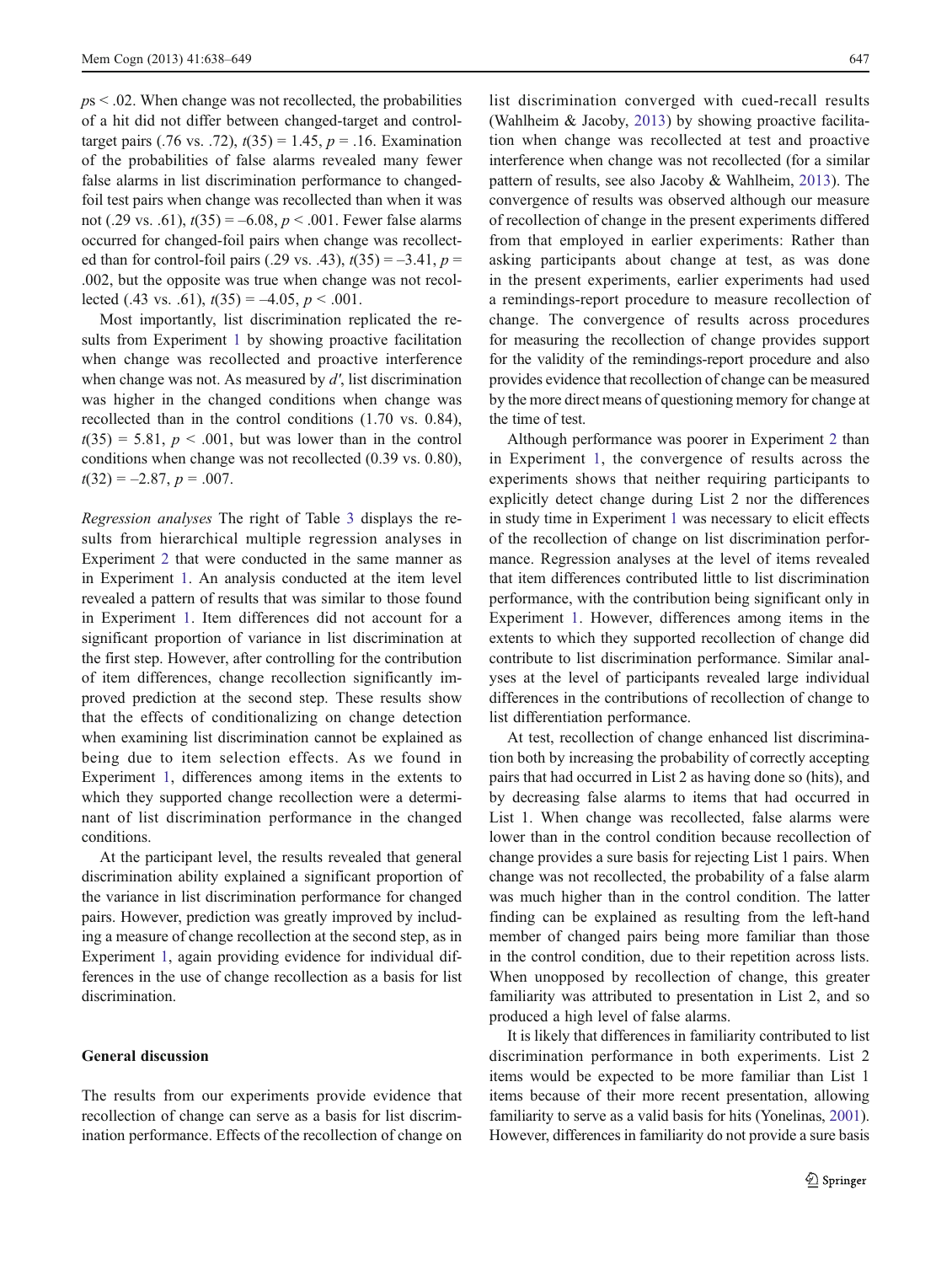for avoiding false alarms, whereas recollection of change does so. To account for the results that we have attributed to memory for change, it might be argued that retrieval of a List 1 pair during the presentation of a List 2 pair with which it shared a left-hand member served to strengthen the association of the List 1 pair to its List 1 context, and thereby reduced false alarms. However, one could as well argue that retrieval of List 1 pairs during the presentation of List 2 pairs would result in their becoming more familiar and associated with the List 2 context, with the result that the accuracy of list discrimination would be reduced. The full pattern of results is easily explained by appealing to effects of recollection of change, but difficult to interpret in terms of differences in either familiarity or the strength of simple associations between pairs and their list context.

It seems untenable to argue that people cannot remember relationships but, instead, can only form simple associations (e.g., Asch, [1969\)](#page-11-0). Criss and Shiffrin ([2005\)](#page-11-0) have provided a useful review of research showing the importance of memory for higher-order relationships as compared to simple associations, and provided evidence of reliance on higher-order relationships for list discrimination. The results of the present experiments join those from earlier experiments in showing that a higher-order relationship (recollection of change) can serve as a basis for list discrimination.

The probability of detecting that the responses paired with an item were changed across lists was surprisingly low (.57), even in Experiment [1,](#page-3-0) which strongly encouraged detection of change. Differences among items, along with individual differences and task demands, are likely important for the detection of change. The recollection of change depends on the initial detection of change and individual differences, and is likely to also depend on the cues provided at the time of test. How detailed is the representation of an earlier event in the recursive reminding that is produced by detection of change? The results of the present experiments suggest that the right-hand member of the List 1 pair was included in the recursive representation of change. Otherwise, recollection of change could not serve as a basis for rejecting List 1 responses for the test of list discrimination. However, a recursive reminding created by change might sometimes only include that something was changed, rather than the particular change that occurred. As a commonplace example, when encountering an acquaintance who typically wears glasses but is not doing so on the particular occasion, we might detect that something has changed without being able to specify what has changed, with this being reflected by the recursive memory representation created by the detection of change. The results from the present experiments might be taken as evidence that recursive memory included a representation of the list membership of the List 1 pair involved in a reminding. However, this need not be the case. Instead, the recursive trace might

only preserve information about the temporal order of events and not include the list in which the earlierpresented item had occurred. It seems likely that the completeness of the description of an earlier event that is included in the memory representation of recursive reminding varies across situations. More research will be needed to address this possibility.

Recollection of change is important for applied purposes as well as for purposes of theory. As an example, Loftus [\(1979](#page-11-0)) demonstrated the importance of conditions that lead to the detection of change for eliminating misinformation effects (i.e., retroactive interference). In her experiments, participants were presented with a slide show of an event, and then read a narrative about the event that included a few pieces of information that had been changed. When contradictions between the slide show and narrative were subtle, participants showed a misinformation effect by recalling information in the narrative as having been gained from the slide show. However, when a blatant contradiction was present in the narrative, participants were able to notice the contradiction and avoid misinformation effects. Zhu et al. [\(2010](#page-11-0)) showed that individual differences in the susceptibility to misinformation effects correlated with differences in change detection in a perceptual task. As a second example, encouraging the detection and recollection of contradiction (change) has been shown to be important. Otero and Kintsch [\(1992](#page-11-0)) embedded contradictory sentences in texts. The results of their experiment showed that many participants failed to detect the contradictions, but that one cluster almost always did so. Those who failed to detect contradictions later recalled either only one or neither of the contradictory statements. In contrast, those who detected contradictions showed much higher recall of both contradictory statements, producing results that are in accord with those found in our experiments. These are just a few examples that illustrate the potential importance of the detection and recollection of change for understanding phenomena across a broad range of domains that have otherwise been treated as largely separate.

Investigation of effects of the detection and recollection of change hold promise in a variety of domains in which they have not yet been investigated. For example, detection and recollection of change might be important for correction of errors (e.g., Butterfield & Metcalfe, [2001](#page-11-0)). As a second example, older adults are more prone to proactive interference than are young adults, and that difference has been shown to result from a lessened ability to recollect, in combination with preserved automatic influences of memory (e.g., Jacoby, Bishara, Hessels, & Toth, [2005\)](#page-11-0). Perhaps the form of recollection that is important is recollection of change. More generally, to adapt successfully to a continually changing world, an important first step might be the detection and recollection of change.